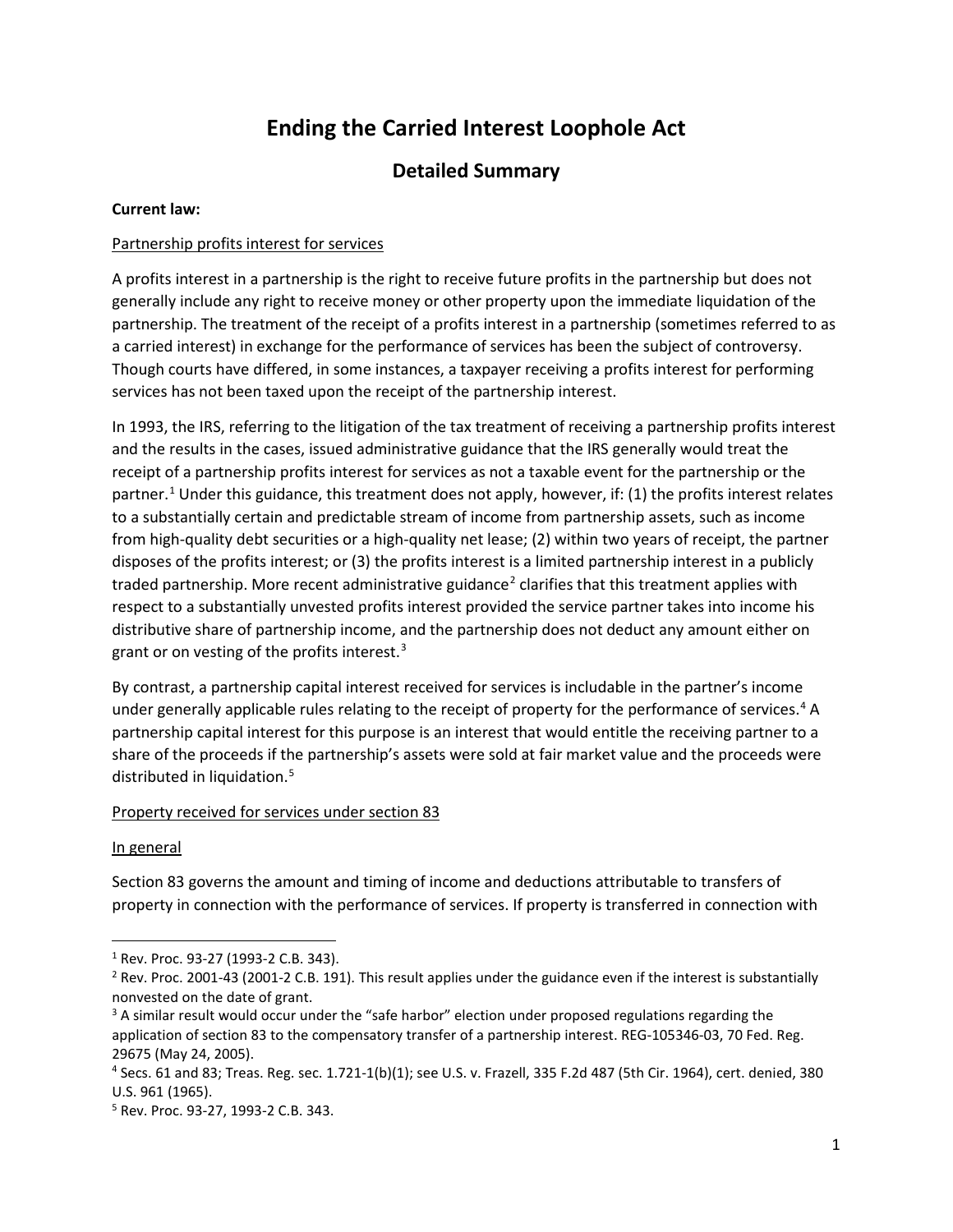the performance of services, the person performing the services (the "service provider") generally must recognize income for the taxable year in which the property is first substantially vested (i.e., transferable or not subject to a substantial risk of forfeiture).<sup>[6](#page-1-0)</sup> The amount includible in the service provider's income is the excess of the fair market value of the property over the amount (if any) paid for the property. A deduction is allowed to the person for whom such services are performed (the "service recipient") equal to the amount included in gross income by the service provider.<sup>[7](#page-1-1)</sup> The deduction is allowed for the taxable year of the service recipient in which or with which ends the taxable year in which the amount is included in the service provider's income.

Property that is subject to a substantial risk of forfeiture and that is not transferable is generally referred to as "substantially nonvested." Property is subject to a substantial risk of forfeiture if the individual's right to the property is conditioned on the future performance (or refraining from performance) of substantial services. In addition, a substantial risk of forfeiture exists if the right to the property is subject to a condition other than the performance of services, provided that the condition relates to a purpose of the transfer and there is a substantial possibility that the property will be forfeited if the condition does not occur.

# Section 83(b) election

Under section 83(b), even if the property is substantially nonvested at the time of transfer, the service provider may nevertheless elect within 30 days of the transfer to recognize income for the taxable year of the transfer. Such an election is referred to as a "section 83(b) election." The service provider makes an election by filing with the IRS a written statement that includes the fair market value of the property at the time of transfer and the amount (if any) paid for the property. The service provider must also provide a copy of the statement to the service recipient.

#### Section 1061

In 2017, P.L 115-97 enacted section 1061 providing for the recharacterization of certain gains in the case of partnership profits interests held in connection with the performance of services. The provision provides for a three-year holding period in the case of certain net long-term capital gain with respect to any applicable partnership interest held by the taxpayer.

<span id="page-1-1"></span><span id="page-1-0"></span><sup>&</sup>lt;sup>6</sup> The Department of Treasury has issued proposed regulations regarding the application of section 83 to the compensatory transfer of a partnership interest. 70 Fed. Reg. 29675 (May 24, 2005). The proposed regulations provide that a partnership interest is "property" for purposes of section 83. Thus, a compensatory transfer of a partnership interest is includible in the service provider's gross income at the time that it first becomes substantially vested (or, in the case of a substantially nonvested partnership interest, at the time of grant if a section 83(b) election is made). However, because the fair market value of a compensatory partnership interest is often difficult to determine, the proposed regulations also permit a partnership and a partner to elect a safe harbor under which the fair market value of a compensatory partnership interest is treated as being equal to the liquidation value of that interest. Therefore, in the case of a true profits interest in a partnership (one under which the partner would be entitled to nothing if the partnership were liquidated immediately following the grant), under the proposed regulations, the grant of a substantially vested profits interest (or, if a section 83(b) election is made, the grant of a substantially nonvested profits interest) results in no income inclusion under section 83 because the fair market value of the property received by the service provider is zero. The proposed safe harbor is subject to a number of conditions. For example, the election cannot be made retroactively and must apply to all compensatory partnership transfers that occur during the period that the election is in effect.  $7$  Sec. 83(h).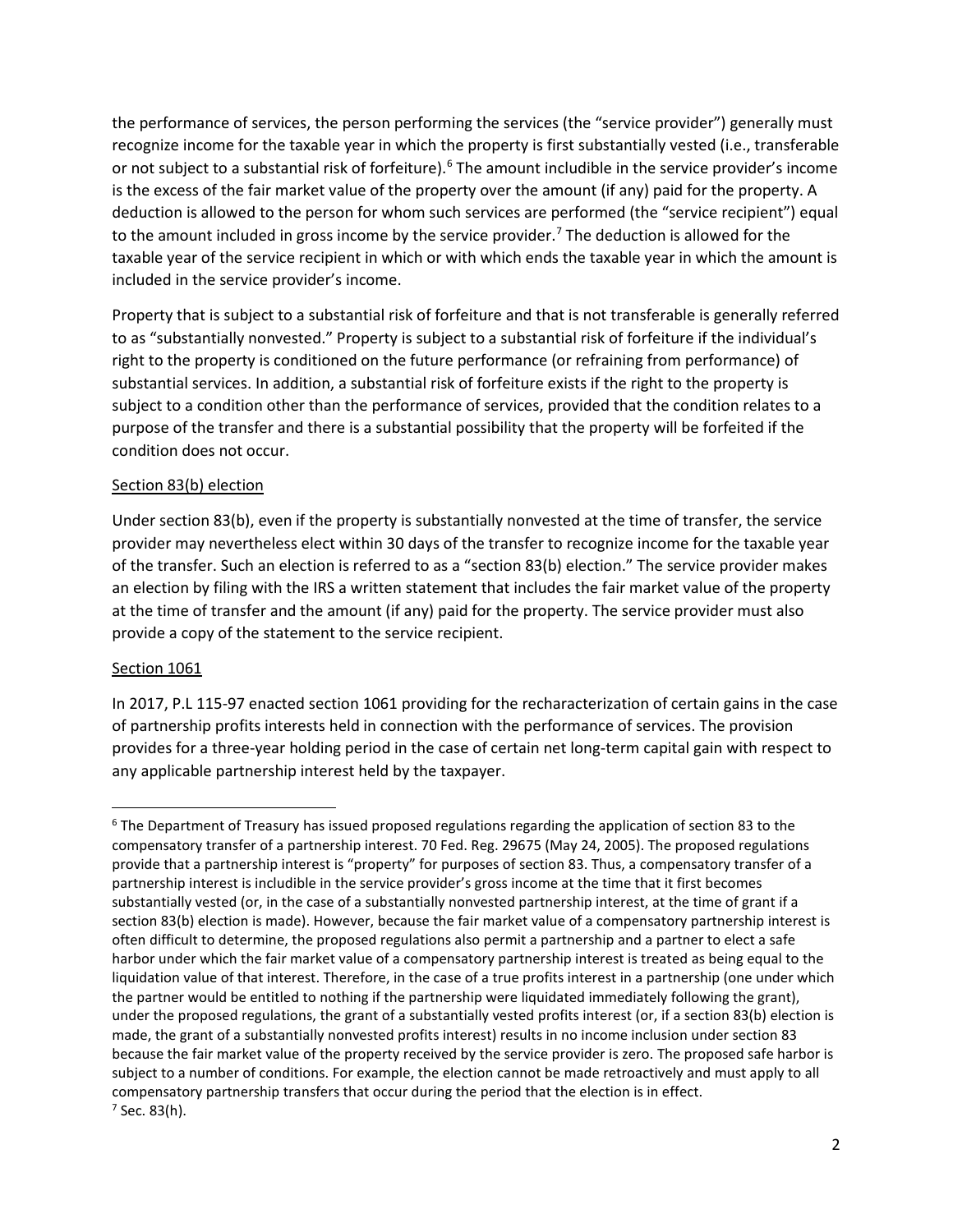The provision treats as short-term capital gain taxed at ordinary income rates the amount of the taxpayer's net long-term capital gain with respect to an applicable partnership interest for the taxable year that exceeds the amount of such gain calculated as if a three-year (not one-year) holding period applies.

In general, an applicable partnership interest is any interest in a partnership that, directly or indirectly, is transferred to (or held by) the taxpayer in connection with performance of services in any applicable trade or business. The services may be performed by the taxpayer or by any other related person or persons in any applicable trade or business.

An applicable trade or business means any activity (regardless of whether the activity is conducted in one or more entities) that consists in whole or in part of the following: (1) raising or returning capital, and either (2) investing in (or disposing of) specified assets (or identifying specified assets for investing or disposition), or (3) developing specified assets.

# **Ending the Carried Interest Loophole Act:**

# In general

The bill provides that a taxpayer holding an applicable partnership interest is treated as recognizing ordinary income equal to the partner's deemed compensation amount. A taxpayer with a deemed compensation amount is concurrently treated as realizing a capital loss in equivalent amount.

The bill applies to partners of a partnership in which a taxpayer holds one or more applicable partnership interests at any time during the taxable year. The deemed compensation amount is calculated and recognized annually based on a specified rate of return on an applicable percentage of the invested capital of all partners over the partner's share of invested capital.

The bill amends section 83 to value at issuance a compensatory partnership interest based on its liquidation value. An amount included in income upon acquisition of the applicable partnership interest under section 83 with respect to such applicable partnership interest does not prevent application of this provision. However, a section 83 inclusion is included in a partner's share of invested capital and would therefore serve to reduce a partner's deemed compensation amount.

Rev. Procs. 93-27 and 2001-43 will not apply to the transfer of a partnership interest to which this provision applies.

#### Amendments to, and interaction with, section 83

The bill amends section 83 by: (1) requiring that a compensatory partnership interest be valued based on its liquidation value; (2) effectively treating a section 83(b) election as having been made in the case of a transfer of a compensatory partnership interest unless the recipient elects otherwise; and, (3) treating amounts included in gross income under section 83 as additions to the partner's capital account for purposes of Subchapter K and as additions to invested capital for purposes section 1299, as applicable.

The Secretary is given authority to provide for circumstances, if any, in which additions to partner's capital and invested capital is not appropriate.

# Applicable partnership interest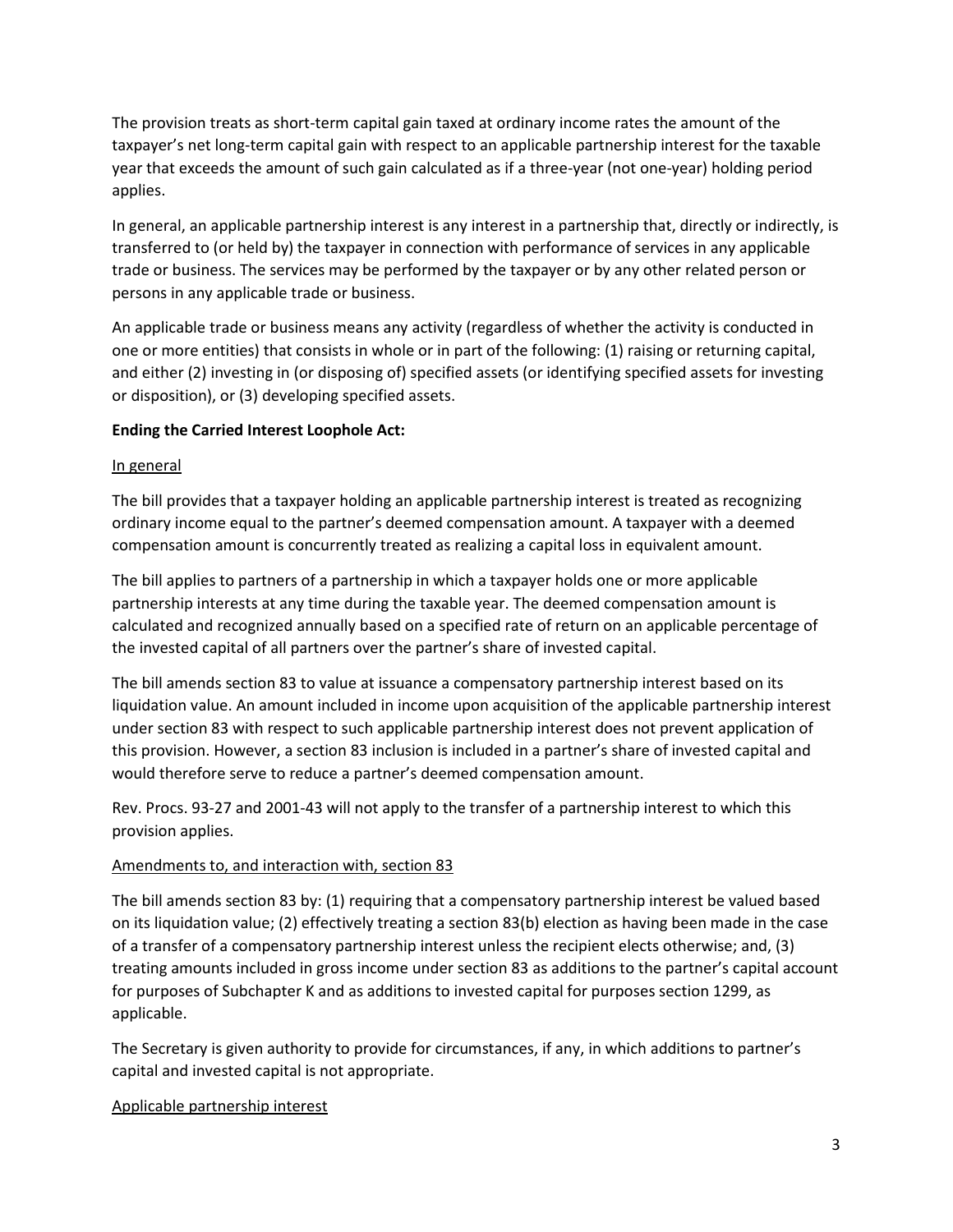An applicable partnership interest is any interest in a partnership that, directly or indirectly, is transferred to (or held by) the taxpayer in connection with performance of services in any applicable trade or business. The services may be performed by the taxpayer or by any other person or persons in any applicable trade or business. It is intended that partnership interests shall not fail to be treated as transferred or held in connection with the performance of services merely because the taxpayer also made contributions to the partnership or included an amount under section 83 at issuance of such interest.

An applicable partnership interest includes any interest in a partnership acquired by a taxpayer by contribution of cash or other property if such cash or property was obtained by the partner from an applicable loan from the partnership or any other partner of the partnership, or any person related to such other partner or such partnership.

An applicable partnership interest includes any applicable financial instrument or contract the value of which is determined in whole or in part by reference to the partnership (including the amount of partnership distributions, the value of partnership assets, or the results of partnership operations). An exception is provided for non-convertible debt instruments treated as debt for Federal tax purposes.

# Applicable trade or business

An applicable trade or business means any activity (regardless of whether the activity is conducted in one or more entities) that consists in whole or in part of the following: raising or returning capital, and either (1) investing in (including acquiring or disposing of) specified assets (or identifying specified assets for such investment, acquisition, or disposition), or (2) developing specified assets.

Developing specified assets takes place, for example, if it is represented to investors, lenders, regulators, or others that the value, price, or yield of a portfolio business may be enhanced or increased in connection with choices or actions of a service provider or of others acting in concert with or at the direction of a service provider. Services performed as an employee of an applicable trade or business are treated as performed in an applicable trade or business for purposes of this rule. Merely voting shares owned or exercising the right to vote with respect to shares owned does not amount to development; for example, a mutual fund that merely votes proxies received with respect to shares of stock it holds is not engaged in development.

#### Specified assets

Under the provision, specified assets means securities (generally as defined under rules for mark-tomarket accounting for securities dealers with certain modifications), commodities (generally as defined under rules for mark-to-market accounting for commodities dealers with certain modifications), real estate held for rental or investment, cash or cash equivalents, options or derivative contracts with respect to the foregoing, as well as an interest in a partnership to the extent of the partnership's proportionate interest in any of the foregoing.

A security for this purpose means any (1) share of corporate stock, (2) partnership interest or beneficial ownership interest in a partnership (regardless of whether such partnership interest is widely held or publicly traded) or trust, (3) note, bond, debenture, or other evidence of indebtedness, (4) interest rate, currency, or equity notional principal contract, (5) interest in, or derivative financial instrument in, any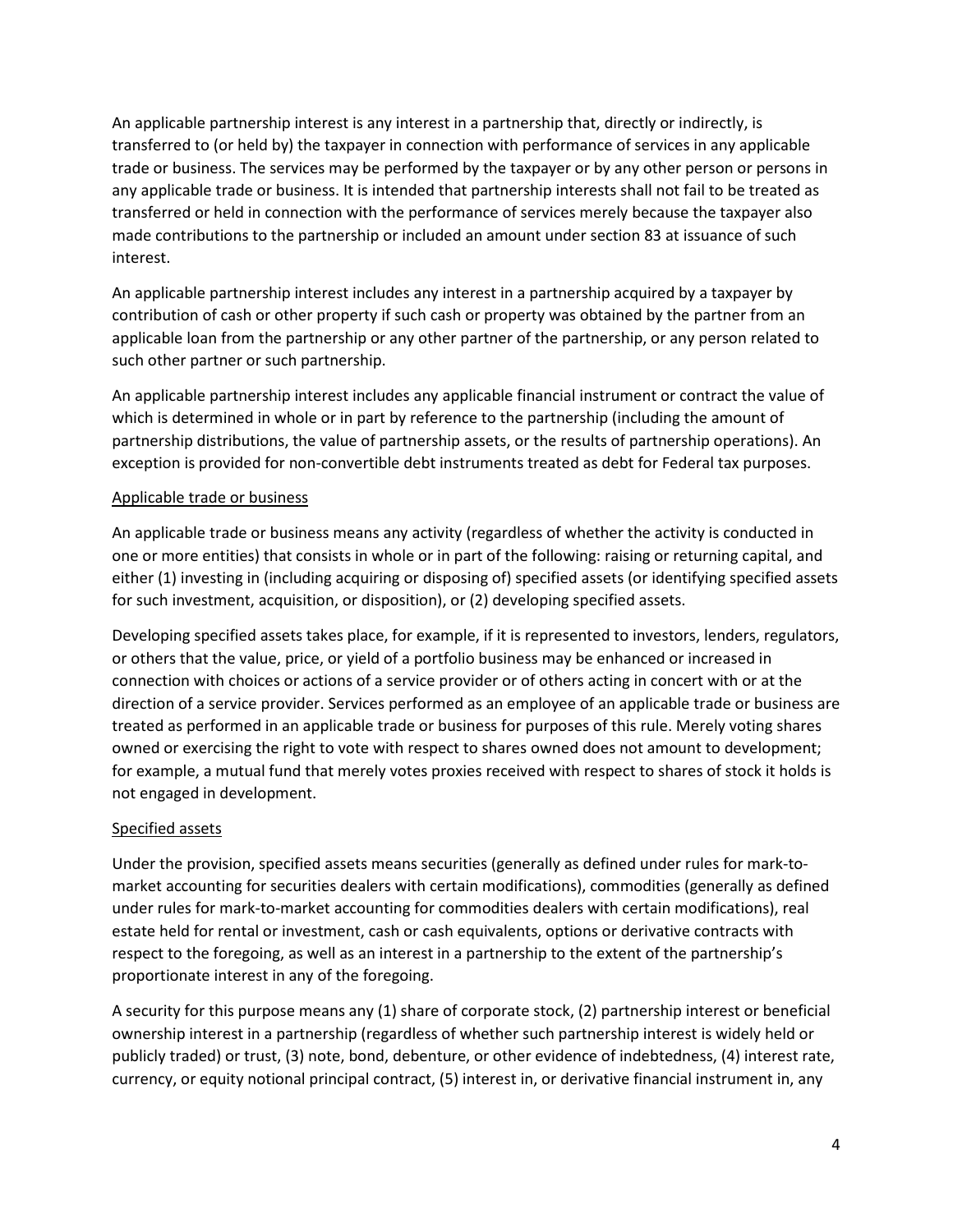such security or any currency (regardless of whether section 1256 applies to the contract), and (6) position that is not such a security and is a hedge with respect to such a security and is clearly identified.

A commodity for this purpose means any (1) commodity that is actively traded, (2) notional principal contract with respect to such a commodity, (3) interest in, or derivative financial instrument in, such a commodity or notional principal contract, or (4) position that is not such a commodity and is a hedge with respect to such a commodity and is clearly identified. An exception is provided for commodities held in connection with the active conduct of a commodities business as a producer, processor, merchant, or handler of commodities.

# Applicable loan

An applicable loan is any loan other than a loan which: (1) is fully recourse to the borrower or fully secured by the borrower's assets and (2) requires payments of interest with a stated rate not less than the specified rate.

# Deemed compensation amount

The deemed compensation amount with respect to any applicable partnership interest for any partnership taxable year is the product of the specified rate multiplied by an amount equal to the applicable percentage of the weighted average of invested capital of all partners of the partnership over the weighted average invested capital with respect to the applicable partnership interest at each measurement date.

# Measurement date

Invested capital is measured at each of the following times during each partnership tax year: (1) the last day of the partnership tax year; (2) upon occurrence of certain events set forth in the regulations under Subchapter K at which time a partnership may adjust partner capital accounts to reflect a revaluation of partnership property (without regard to whether the partnership would, notwithstanding this provision, use such date to adjust capital accounts); and, (3) any other date provided by the Secretary.

#### Specified rate

The specified rate, for any partnership tax year, equals the par yield for 5-year High Quality Market (HQM) corporate bonds for the first month of the calendar year with or within which the partnership's tax year begins plus 9 percentage points.

The specified rate keys off of the 5-year HQM Corporate Bond Yield Curve (constructed by Treasury under the Pension Protection Act), which reflects low-risk borrowings, and adds 9 percentage points, to better approximate yields of higher-risk borrowings. The addition of 9 percentage points reflects the recent average difference between an index of CCC and below rated corporate bond yields and the 5-year HQM corporate bond yields.

#### Applicable percentage

The applicable percentage with respect to any applicable partnership interest is the highest percentage of profits of the partnership that could be allocated with respect to the partner (consistent with the partnership agreement and determined as if all performance targets with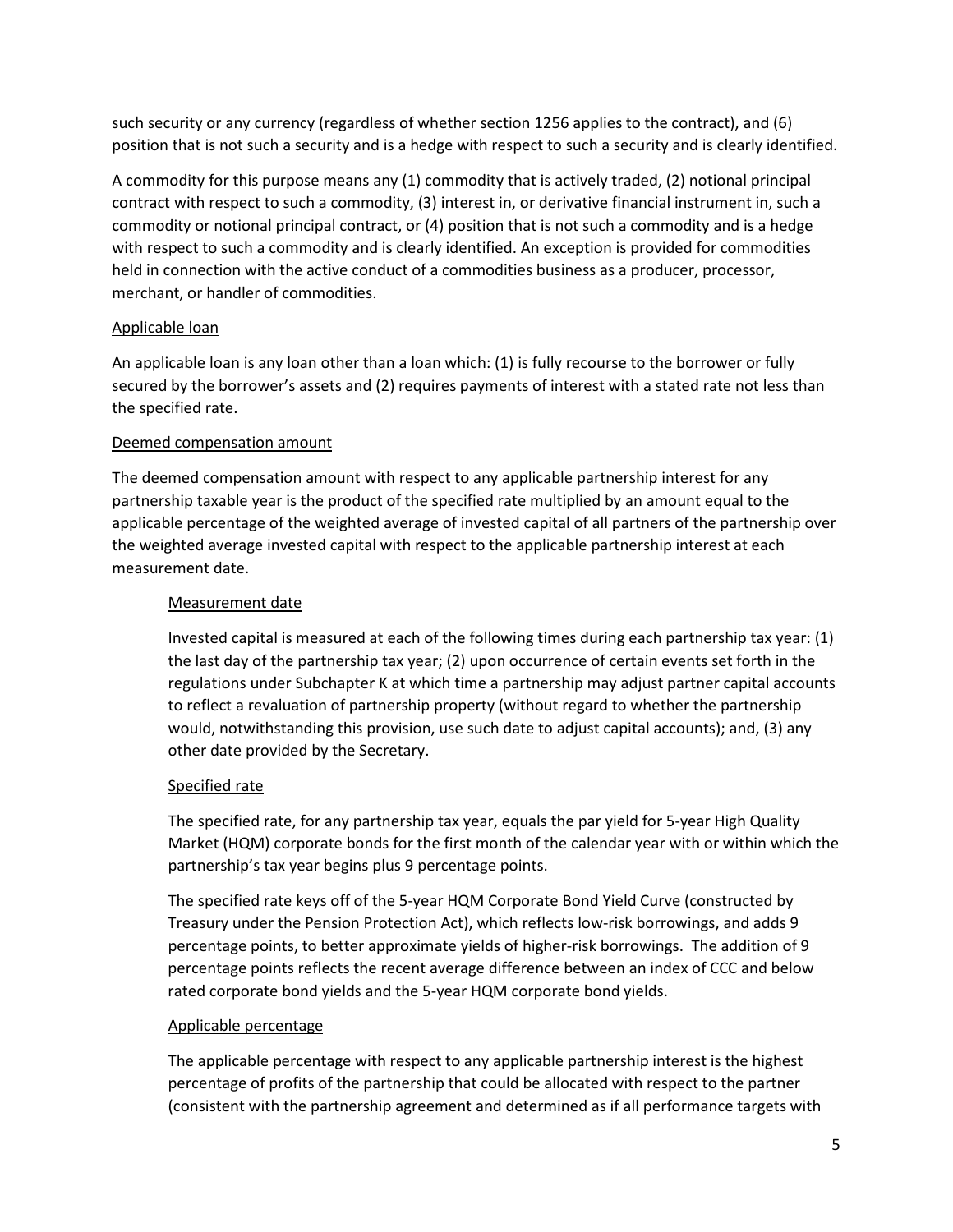respect to such interest had been met). Authority is provided to the Secretary to prescribe regulations for the calculation of the applicable percentage in cases in which the percentage of profits of a partnership which may be allocated to the applicable partnership interest under the partnership agreement may temporarily exceed the highest percentage determined.<sup>[8](#page-5-0)</sup>

#### Invested capital

Invested capital means, with respect to any partner as of any day, the excess of: the sum of the total cumulative value determined at the time of contribution, of all money or other property contributed by the partner to the partnership on or before such day (reduced by liabilities the partnership is considered to assume with respect to, or take subject to, the property), plus the aggregate amounts of the partner's distributive share of income and gain (other than unrealized gains resulting from revaluations of partnership property) as of such day *over* the aggregate value, determined at the time of distribution, of all money or other property distributed to the partner from the partnership on or before such day (reduced by any liabilities the partner is considered to assume with respect to, or take subject to, the property), plus the aggregate amount of the partner's distributive share of loss and deductions of the partnership as of such day (determined without regard to unrealized losses resulting from revaluations of partnership property).[9](#page-5-1)

Proceeds from an applicable loan to a partner directly or indirectly from the partnership, any other partner, or any person related to a partner or the partnership, shall not be taken into account for the purposes of determining the amount of a partner's invested capital. A related party means any related person within the meaning of section 267(b) or 707(b).

Assuming only one measurement date during the tax year, the simplified formula for a partner's deemed compensation amount is:

*Deemed Compensation Amount =* 

*Specified Rate × ((Applicable Percentage × Invested Capital of all partners) – Invested Capital of partner)*

#### Accelerated inclusion of deemed compensation amount

If a taxpayer who holds an applicable partnership interest sells or disposes of such interest during a taxable year in the applicable period, the deemed compensation amount to be included for such tax year is equal to the amount determined as if no such sale or disposition had occurred plus the product of such amount and the number of taxable years beginning after the date of the sale or disposition and

<span id="page-5-0"></span> $8$  For example, it is not the intent that in the case of an applicable partnership interest that is allocated 100-percent of profits in a given tax year due to a catch-up provision in the partnership agreement, that the applicable percentage should be 100-percent (assuming such applicable partnership interest is not otherwise entitled to 100 percent of overall partnership profits).

<span id="page-5-1"></span><sup>9</sup> It is intended that a partner's invested capital equates the partner's book capital account required to be maintained under section 704(b) and the regulations with certain modifications. Unlike a partner's 704(b) book capital account, invested capital is calculated without regard to untaxed gains and losses resulting from the revaluation of partnership property.